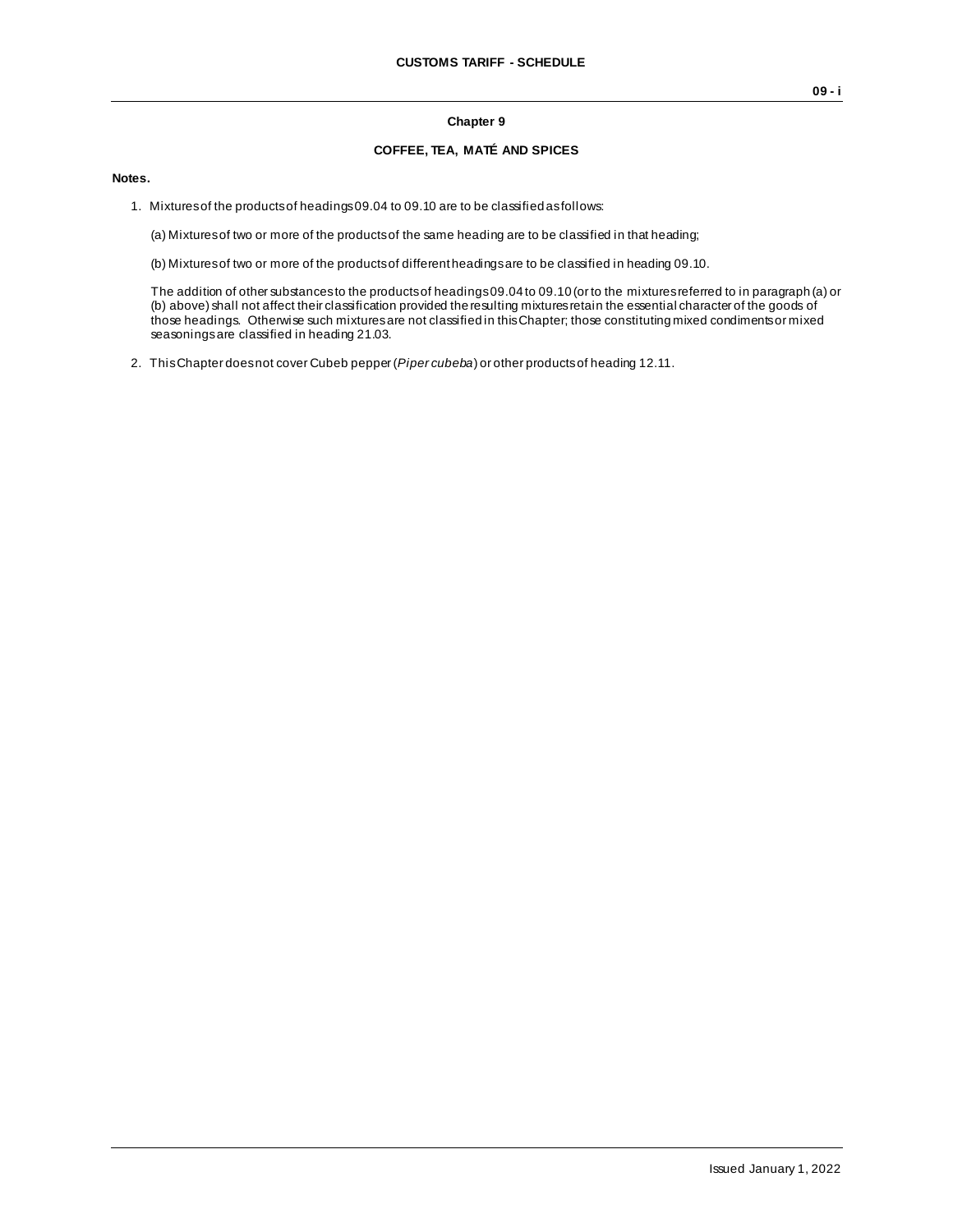## **CUSTOMS TARIFF - SCHEDULE**

| <b>Tariff</b><br>Item | SS | <b>Description of Goods</b>                                                                                                         | Unit of<br>Meas.         | <b>MFN</b><br><b>Tariff</b> | <b>Applicable</b><br><b>Preferential Tariffs</b>                                                                            |
|-----------------------|----|-------------------------------------------------------------------------------------------------------------------------------------|--------------------------|-----------------------------|-----------------------------------------------------------------------------------------------------------------------------|
| 09.01                 |    | Coffee, whether or not roasted or decaffeinated; coffee husks and skins;<br>coffee substitutes containing coffee in any proportion. |                          |                             |                                                                                                                             |
|                       |    | -Coffee, not roasted:                                                                                                               |                          |                             |                                                                                                                             |
| 0901.11.00            |    | --Not decaffeinated                                                                                                                 |                          | Free                        | CCCT, LDCT, GPT, UST,<br>MXT, CIAT, CT, CRT, IT,<br>NT, SLT, PT, COLT, JT,<br>PAT, HNT, KRT, CEUT,<br>UAT, CPTPT, UKT: Free |
|                       |    |                                                                                                                                     | <b>KGM</b><br><b>KGM</b> |                             |                                                                                                                             |
|                       |    | 0901.12.00 00 - - Decaffeinated                                                                                                     | KGM                      | Free                        | CCCT, LDCT, GPT, UST,<br>MXT, CIAT, CT, CRT, IT,<br>NT, SLT, PT, COLT, JT,<br>PAT, HNT, KRT, CEUT,<br>UAT, CPTPT, UKT: Free |
|                       |    | -Coffee, roasted:                                                                                                                   |                          |                             |                                                                                                                             |
| 0901.21.00            |    | --Not decaffeinated                                                                                                                 |                          | Free                        | CCCT, LDCT, GPT, UST,<br>MXT, CIAT, CT, CRT, IT,<br>NT, SLT, PT, COLT, JT,<br>PAT, HNT, KRT, CEUT,<br>UAT, CPTPT, UKT: Free |
|                       |    |                                                                                                                                     | KGM<br><b>KGM</b>        |                             |                                                                                                                             |
|                       |    | 0901.22.00 00 - - Decaffeinated                                                                                                     | <b>KGM</b>               | Free                        | CCCT, LDCT, GPT, UST,<br>MXT, CIAT, CT, CRT, IT,<br>NT, SLT, PT, COLT, JT,<br>PAT, HNT, KRT, CEUT,<br>UAT, CPTPT, UKT: Free |
| 0901.90.00 00 -Other  |    |                                                                                                                                     | <b>KGM</b>               | Free                        | CCCT, LDCT, GPT, UST,<br>MXT, CIAT, CT, CRT, IT,<br>NT, SLT, PT, COLT, JT,<br>PAT, HNT, KRT, CEUT,<br>UAT, CPTPT, UKT: Free |
| 09.02                 |    | Tea, whether or not flavoured.                                                                                                      |                          |                             |                                                                                                                             |
| 0902.10               |    | -Green tea (not fermented) in immediate packings of a content not<br>exceeding 3 kg                                                 |                          |                             |                                                                                                                             |
| 0902.10.10            |    | - - - In bags for individual servings                                                                                               |                          | Free                        | CCCT, LDCT, GPT, UST,<br>MXT, CIAT, CT, CRT, IT,<br>NT, SLT, PT, COLT, JT,<br>PAT, HNT, KRT, CEUT,<br>UAT, CPTPT, UKT: Free |
|                       |    |                                                                                                                                     | <b>KGM</b>               |                             |                                                                                                                             |
|                       |    |                                                                                                                                     | <b>KGM</b>               |                             |                                                                                                                             |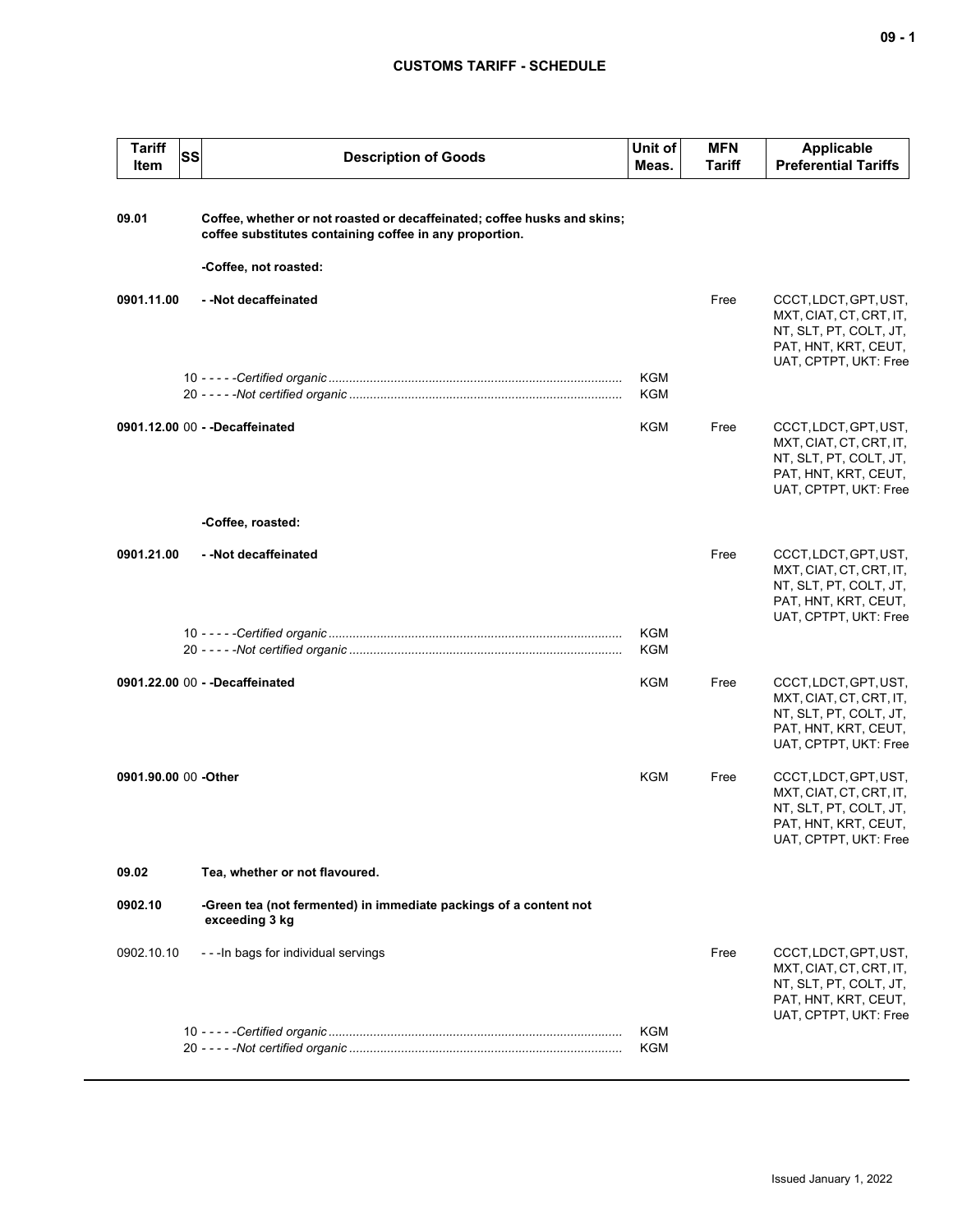| Tariff<br>Item      | SS<br><b>Description of Goods</b>                                                                              | Unit of<br>Meas.         | <b>MFN</b><br><b>Tariff</b> | Applicable<br><b>Preferential Tariffs</b>                                                                                   |
|---------------------|----------------------------------------------------------------------------------------------------------------|--------------------------|-----------------------------|-----------------------------------------------------------------------------------------------------------------------------|
| 0902.10.90          | $- -$ Other                                                                                                    |                          | Free                        | CCCT, LDCT, GPT, UST,<br>MXT, CIAT, CT, CRT, IT,<br>NT, SLT, PT, COLT, JT,<br>PAT, HNT, KRT, CEUT,<br>UAT, CPTPT, UKT: Free |
|                     |                                                                                                                | KGM<br><b>KGM</b>        |                             |                                                                                                                             |
| 0902.20.00          | -Other green tea (not fermented)                                                                               |                          | Free                        | CCCT, LDCT, GPT, UST,<br>MXT, CIAT, CT, CRT, IT,<br>NT, SLT, PT, COLT, JT,<br>PAT, HNT, KRT, CEUT,<br>UAT, CPTPT, UKT: Free |
|                     |                                                                                                                | <b>KGM</b>               |                             |                                                                                                                             |
|                     |                                                                                                                | <b>KGM</b>               |                             |                                                                                                                             |
| 0902.30             | -Black tea (fermented) and partly fermented tea, in immediate packings<br>of a content not exceeding 3 kg      |                          |                             |                                                                                                                             |
| 0902.30.10          | - - - In bags for individual servings                                                                          |                          | Free                        | CCCT, LDCT, GPT, UST,<br>MXT, CIAT, CT, CRT, IT,<br>NT, SLT, PT, COLT, JT,<br>PAT, HNT, KRT, CEUT,<br>UAT, CPTPT, UKT: Free |
|                     | -----Not decaffeinated:                                                                                        |                          |                             |                                                                                                                             |
|                     |                                                                                                                | KGM                      |                             |                                                                                                                             |
|                     |                                                                                                                | KGM<br>KGM               |                             |                                                                                                                             |
| 0902.30.90          | ---Other                                                                                                       |                          | Free                        | CCCT, LDCT, GPT, UST,<br>MXT, CIAT, CT, CRT, IT,<br>NT, SLT, PT, COLT, JT,<br>PAT, HNT, KRT, CEUT,<br>UAT, CPTPT, UKT: Free |
|                     | -----Not decaffeinated:                                                                                        |                          |                             |                                                                                                                             |
|                     |                                                                                                                | KGM<br><b>KGM</b>        |                             |                                                                                                                             |
|                     |                                                                                                                | <b>KGM</b>               |                             |                                                                                                                             |
| 0902.40.00          | -Other black tea (fermented) and other partly fermented tea                                                    |                          | Free                        | CCCT, LDCT, GPT, UST,<br>MXT, CIAT, CT, CRT, IT,<br>NT, SLT, PT, COLT, JT,<br>PAT, HNT, KRT, CEUT,<br>UAT, CPTPT, UKT: Free |
|                     |                                                                                                                | <b>KGM</b><br><b>KGM</b> |                             |                                                                                                                             |
| 0903.00.00 00 Maté. |                                                                                                                | KGM                      | Free                        | CCCT, LDCT, GPT, UST,<br>MXT, CIAT, CT, CRT, IT,<br>SLT.PT.COLT.JT.PAT.<br>HNT, KRT, CEUT, UAT,<br>CPTPT, UKT: Free         |
| 09.04               | Pepper of the genus Piper; dried or crushed or ground fruits of the<br>genus Capsicum or of the genus Pimenta. |                          |                             |                                                                                                                             |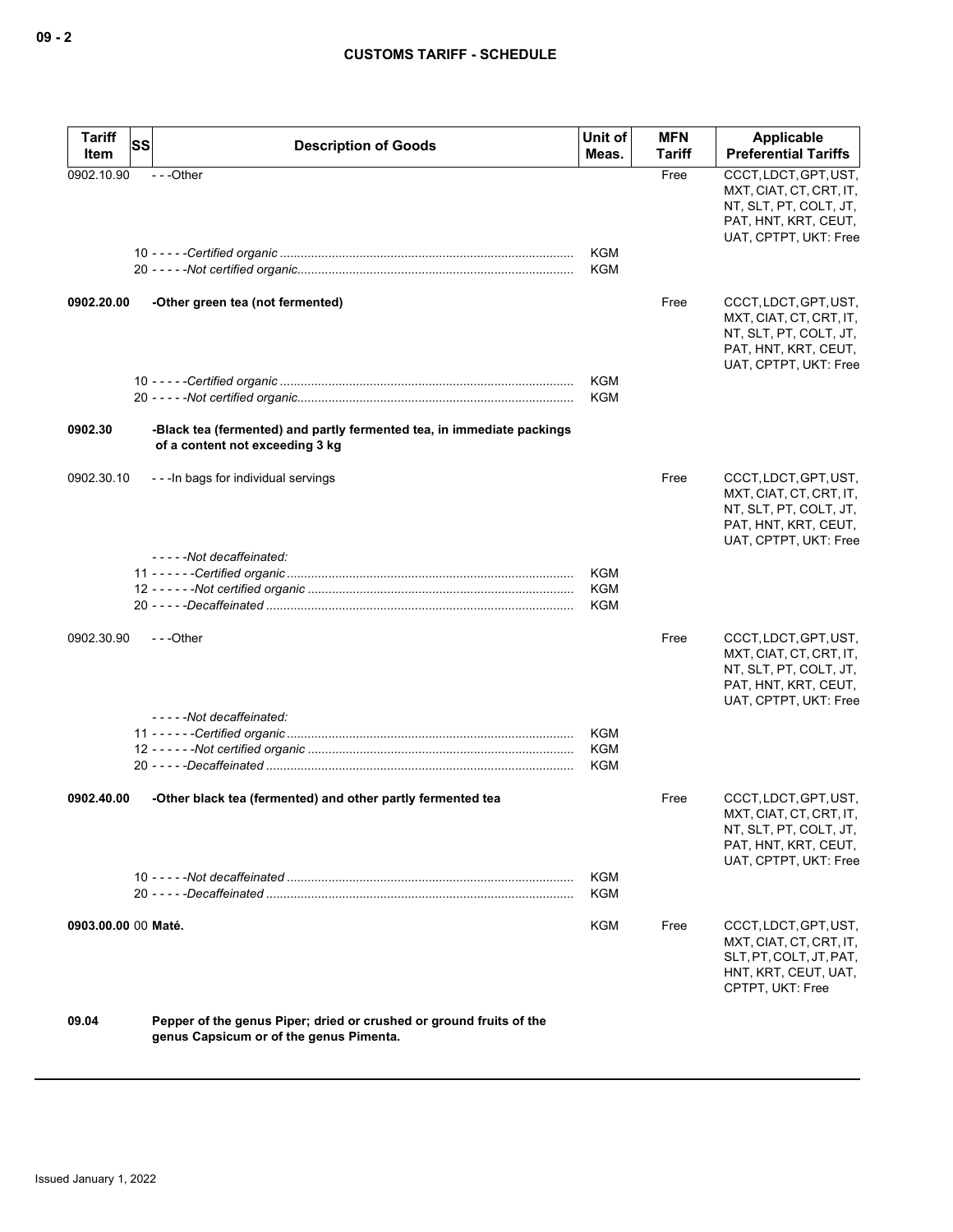| <b>Tariff</b><br><b>SS</b><br>Item | <b>Description of Goods</b>                            | Unit of<br>Meas.  | MFN<br><b>Tariff</b> | Applicable<br><b>Preferential Tariffs</b>                                                                               |
|------------------------------------|--------------------------------------------------------|-------------------|----------------------|-------------------------------------------------------------------------------------------------------------------------|
|                                    | -Pepper:                                               |                   |                      |                                                                                                                         |
|                                    | 0904.11.00 00 - - Neither crushed nor ground           | <b>KGM</b>        | Free                 | CCCT, LDCT, GPT, UST,<br>MXT, CIAT, CT, CRT, IT,<br>PT, COLT, JT, PAT, HNT,<br>KRT, CEUT, UAT,<br>CPTPT, UKT: Free      |
| 0904.12                            | --Crushed or ground                                    |                   |                      |                                                                                                                         |
|                                    | 0904.12.10 00 - - - For processing                     | KGM               | Free                 | CCCT, LDCT, GPT, UST,<br>MXT, CIAT, CT, CRT, IT,<br>PT, COLT, JT, PAT, HNT,<br>KRT, CEUT, UAT,<br>CPTPT, UKT: Free      |
| 0904.12.90 00 - - - Other          |                                                        | KGM               | 3%                   | CCCT, LDCT, GPT, UST,<br>MXT, CIAT, CT, CRT, IT,<br>PT, COLT, JT, PAT, HNT,<br>KRT, CEUT, UAT,<br>CPTPT, UKT: Free      |
|                                    | -Fruits of the genus Capsicum or of the genus Pimenta: |                   |                      |                                                                                                                         |
|                                    | 0904.21.00 00 - - Dried, neither crushed nor ground    | <b>KGM</b>        | Free                 | CCCT, LDCT, GPT, UST,<br>MXT, CIAT, CT, CRT, IT,<br>SLT, PT, COLT, JT, PAT,<br>HNT, KRT, CEUT, UAT,<br>CPTPT, UKT: Free |
| 0904.22.00                         | --Crushed or ground                                    |                   | Free                 | CCCT, LDCT, GPT, UST,<br>MXT, CIAT, CT, CRT, IT,<br>SLT, PT, COLT, JT, PAT,<br>HNT, KRT, CEUT, UAT,<br>CPTPT, UKT: Free |
|                                    |                                                        | KGM               |                      |                                                                                                                         |
|                                    |                                                        | <b>KGM</b><br>KGM |                      |                                                                                                                         |
| 09.05                              | Vanilla.                                               |                   |                      |                                                                                                                         |
|                                    | 0905.10.00 00 -Neither crushed nor ground              | <b>KGM</b>        | Free                 | CCCT, LDCT, GPT, UST,<br>MXT, CIAT, CT, CRT, IT,<br>PT, COLT, JT, PAT, HNT,<br>KRT, CEUT, UAT,<br>CPTPT, UKT: Free      |
|                                    | 0905.20.00 00 -Crushed or ground                       | KGM               | Free                 | CCCT, LDCT, GPT, UST,<br>MXT, CIAT, CT, CRT, IT,<br>PT, COLT, JT, PAT, HNT,<br>KRT, CEUT, UAT,<br>CPTPT, UKT: Free      |
| 09.06                              | Cinnamon and cinnamon-tree flowers.                    |                   |                      |                                                                                                                         |
|                                    | -Neither crushed nor ground:                           |                   |                      |                                                                                                                         |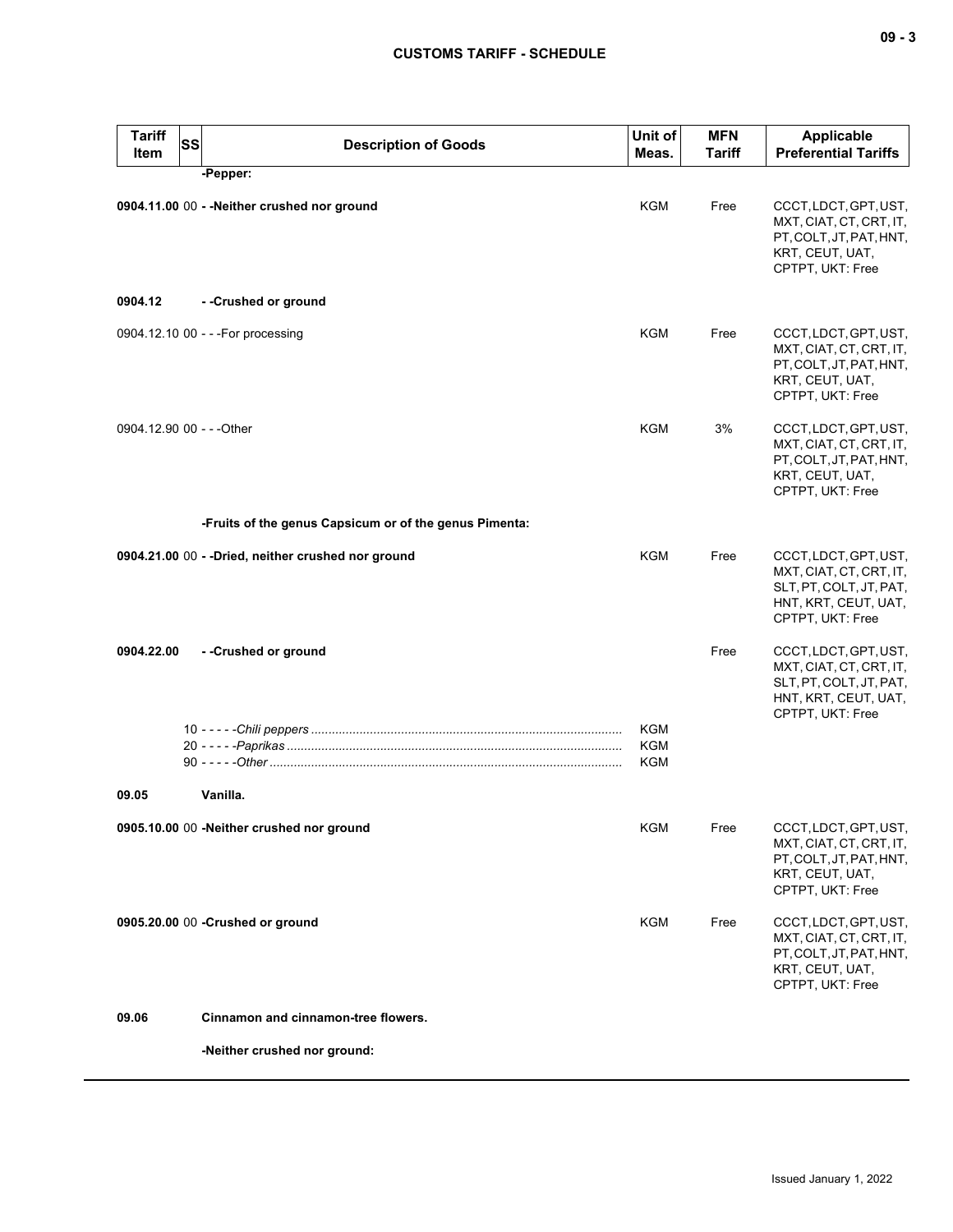| <b>Tariff</b><br><b>SS</b> | <b>Description of Goods</b>                              | Unit of             | <b>MFN</b>            | <b>Applicable</b><br><b>Preferential Tariffs</b>                                                                        |
|----------------------------|----------------------------------------------------------|---------------------|-----------------------|-------------------------------------------------------------------------------------------------------------------------|
| Item                       | 0906.11.00 00 - - Cinnamon (Cinnamomum zeylanicum Blume) | Meas.<br><b>KGM</b> | <b>Tariff</b><br>Free | CCCT, LDCT, GPT, UST,<br>MXT, CIAT, CT, CRT, IT,<br>PT.COLT.JT.PAT.HNT.<br>KRT, CEUT, UAT,<br>CPTPT, UKT: Free          |
| 0906.19.00 00 - - Other    |                                                          | KGM                 | Free                  | CCCT, LDCT, GPT, UST,<br>MXT, CIAT, CT, CRT, IT,<br>PT, COLT, JT, PAT, HNT,<br>KRT, CEUT, UAT,<br>CPTPT, UKT: Free      |
|                            | 0906.20.00 00 - Crushed or ground                        | KGM                 | Free                  | CCCT, LDCT, GPT, UST,<br>MXT, CT, CRT, IT, PT,<br>COLT, JT, PAT, HNT,<br>KRT, CEUT, UAT,<br>CPTPT, UKT: Free            |
| 09.07                      | Cloves (whole fruit, cloves and stems).                  |                     |                       |                                                                                                                         |
|                            | 0907.10.00 00 -Neither crushed nor ground                | <b>KGM</b>          | Free                  | CCCT, LDCT, GPT, UST,<br>MXT, CIAT, CT, CRT, IT,<br>SLT, PT, COLT, JT, PAT,<br>HNT, KRT, CEUT, UAT,<br>CPTPT, UKT: Free |
|                            | 0907.20.00 00 -Crushed or ground                         | <b>KGM</b>          | Free                  | CCCT, LDCT, GPT, UST,<br>MXT, CT, CRT, IT, SLT,<br>PT, COLT, JT, PAT, HNT,<br>KRT, CEUT, UAT,<br>CPTPT, UKT: Free       |
| 09.08                      | Nutmeg, mace and cardamoms.                              |                     |                       |                                                                                                                         |
|                            | -Nutmeg:                                                 |                     |                       |                                                                                                                         |
|                            | 0908.11.00 00 - - Neither crushed nor ground             | KGM                 | Free                  | CCCT, LDCT, GPT, UST,<br>MXT, CIAT, CT, CRT, IT,<br>PT, COLT, JT, PAT, HNT,<br>KRT, CEUT, UAT,<br>CPTPT, UKT: Free      |
|                            | 0908.12.00 00 - - Crushed or ground                      | <b>KGM</b>          | Free                  | CCCT, LDCT, GPT, UST,<br>MXT, CT, CRT, IT, PT,<br>COLT, JT, PAT, HNT,<br>KRT, CEUT, UAT,<br>CPTPT, UKT: Free            |
|                            | -Mace:                                                   |                     |                       |                                                                                                                         |
|                            | 0908.21.00 00 - - Neither crushed nor ground             | <b>KGM</b>          | Free                  | CCCT, LDCT, GPT, UST,<br>MXT, CIAT, CT, CRT, IT,<br>PT, COLT, JT, PAT, HNT,<br>KRT, CEUT, UAT,<br>CPTPT, UKT: Free      |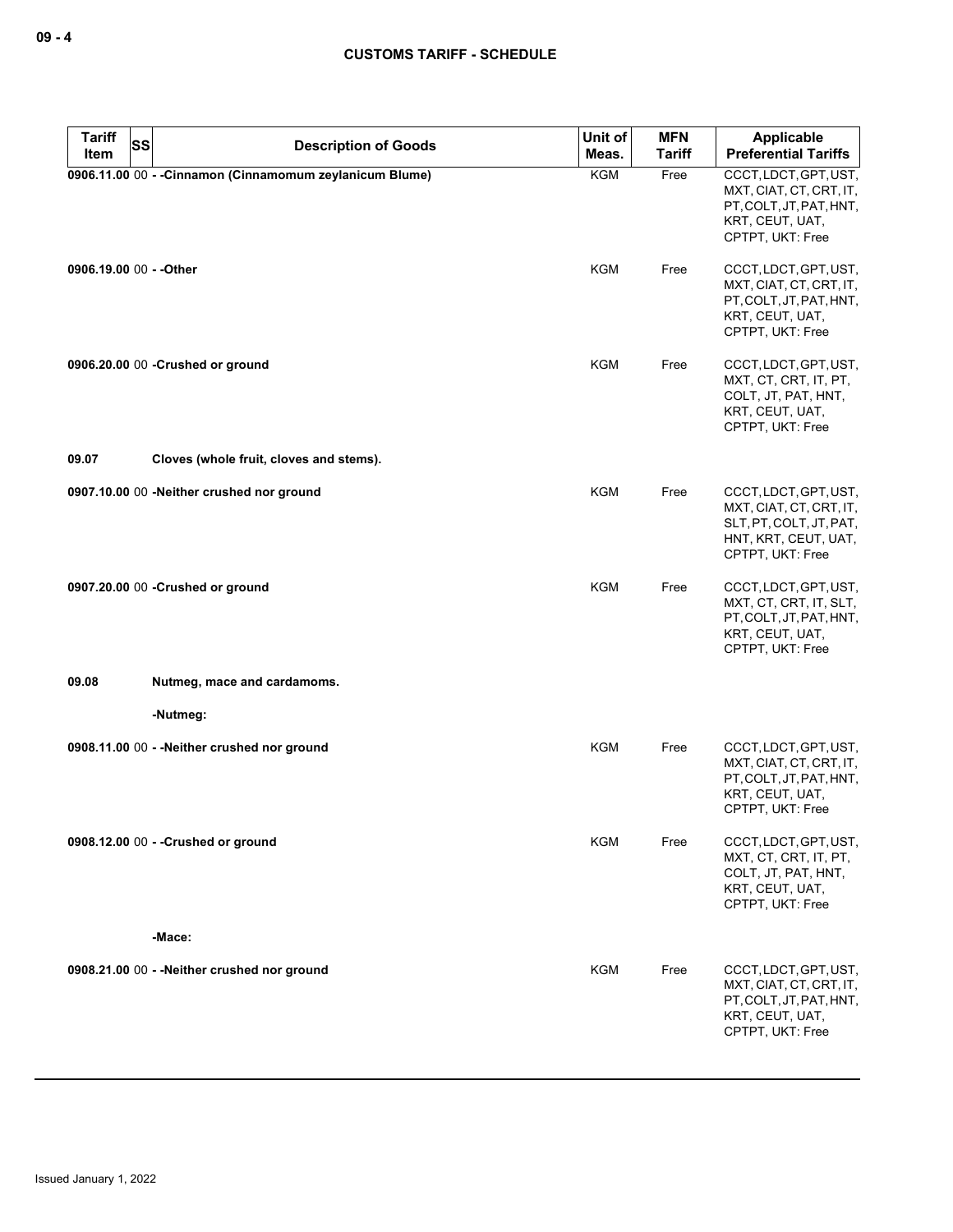| <b>Tariff</b><br><b>SS</b><br>Item | <b>Description of Goods</b>                                                      | Unit of<br>Meas. | <b>MFN</b><br><b>Tariff</b> | <b>Applicable</b><br><b>Preferential Tariffs</b>                                                                   |
|------------------------------------|----------------------------------------------------------------------------------|------------------|-----------------------------|--------------------------------------------------------------------------------------------------------------------|
|                                    | 0908.22.00 00 - - Crushed or ground<br>-Cardamoms:                               | KGM              | Free                        | CCCT, LDCT, GPT, UST,<br>MXT, CT, CRT, IT, PT,<br>COLT, JT, PAT, HNT,<br>KRT, CEUT, UAT,<br>CPTPT, UKT: Free       |
|                                    | 0908.31.00 00 - - Neither crushed nor ground                                     | <b>KGM</b>       | Free                        | CCCT, LDCT, GPT, UST,                                                                                              |
|                                    |                                                                                  |                  |                             | MXT, CIAT, CT, CRT, IT,<br>PT, COLT, JT, PAT, HNT,<br>KRT, CEUT, UAT,<br>CPTPT, UKT: Free                          |
|                                    | 0908.32.00 00 - - Crushed or ground                                              | KGM              | Free                        | CCCT, LDCT, GPT, UST,<br>MXT, CT, CRT, IT, PT,<br>COLT, JT, PAT, HNT,<br>KRT, CEUT, UAT,<br>CPTPT, UKT: Free       |
| 09.09                              | Seeds of anise, badian, fennel, coriander, cumin or caraway; juniper<br>berries. |                  |                             |                                                                                                                    |
|                                    | -Seeds of coriander:                                                             |                  |                             |                                                                                                                    |
|                                    | 0909.21.00 00 - - Neither crushed nor ground                                     | <b>KGM</b>       | Free                        | CCCT, LDCT, GPT, UST,<br>MXT, CIAT, CT, CRT, IT,<br>PT, COLT, JT, PAT, HNT,<br>KRT, CEUT, UAT,<br>CPTPT, UKT: Free |
|                                    | 0909.22.00 00 - - Crushed or ground                                              | <b>KGM</b>       | Free                        | CCCT, LDCT, GPT, UST,<br>MXT, CT, CRT, IT, PT,<br>COLT, JT, PAT, HNT,<br>KRT, CEUT, UAT,<br>CPTPT, UKT: Free       |
|                                    | -Seeds of cumin:                                                                 |                  |                             |                                                                                                                    |
|                                    | 0909.31.00 00 - - Neither crushed nor ground                                     | <b>KGM</b>       | Free                        | CCCT, LDCT, GPT, UST,<br>MXT, CIAT, CT, CRT, IT,<br>PT, COLT, JT, PAT, HNT,<br>KRT, CEUT, UAT,<br>CPTPT, UKT: Free |
|                                    | 0909.32.00 00 - - Crushed or ground                                              | <b>KGM</b>       | Free                        | CCCT, LDCT, GPT, UST,<br>MXT, CT, CRT, IT, PT,<br>COLT, JT, PAT, HNT,<br>KRT, CEUT, UAT,<br>CPTPT, UKT: Free       |

**-Seeds of anise, badian, caraway or fennel; juniper berries:**